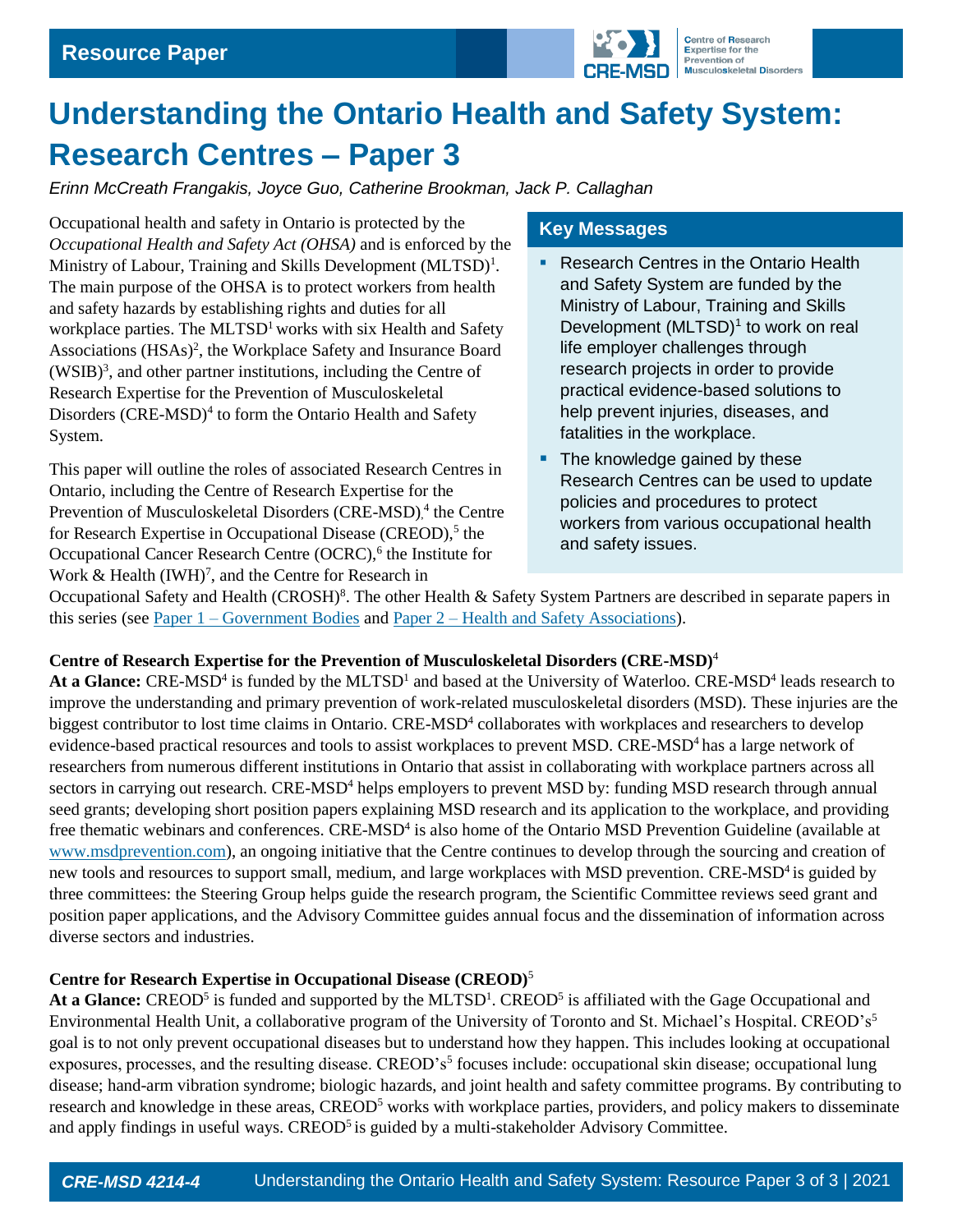## **Occupational Cancer Research Centre (OCRC)**<sup>6</sup>

At a Glance: OCRC<sup>6</sup> conducts research on occupational exposures, with a specific focus on workplace carcinogenic exposures. Research done at this Centre seeks to find the causes of cancer in the workplace and determine intervention tactics to help keep workers safe. Based on its research, the OCRC<sup>6</sup> uses the findings to inform prevention programs, risk reduction, and policy. The OCRC<sup>6</sup> seeks to determine when exposures to cancer-causing agents occur and how these risks can be altered over time. The Centre's research program includes three broad categories of research: surveillance of occupational cancers and workplace exposures; research to better understand the causes of occupational cancers; and intervention research to develop prevention and exposure reduction strategies. Some resources that OCRC<sup>6</sup> provides include reports and publications, factsheets, videos, and presentations to aid in knowledge dissemination. The OCRC<sup>6</sup> is jointly funded by Cancer Care Ontario, the MLTSD<sup>1</sup>, and the Canadian Cancer Society, and it is supported by a multistakeholder Steering Committee.

## **Implications for the Prevention of MSD**

- **·** Through research, stakeholders can learn about evidence-based work-practices to reduce MSD.
- **Conclusions from research can be used** to implement changes in the workplace such as the addition of safer workplace practices and the elimination of unsafe practices.
- Resources can be produced from research to make injury prevention findings convenient and accessible to everyone, such as the Ontario MSD Prevention Guideline (available at [www.msdprevention.com\)](www.msdprevention.com).

#### **Institute for Work & Health (IWH)**<sup>7</sup>

At a Glance: IWH<sup>7</sup> is an independent, non-profit organization that conducts work injury and disability prevention research funded by the MLTSD<sup>1</sup>. The IWH<sup>7</sup> conducts research in two broad areas: primary prevention to ensure workers remain healthy and safe at work by preventing work-related injury and illness, and secondary prevention to improve the health and recovery of workers who have sustained a work- or non-work-related injury or illness that affects their ability to work. IWH<sup>7</sup> researchers are a team of interdisciplinary scientists with a variety of backgrounds including professors, psychologists, and statisticians. The IWH<sup>7</sup> is known for its expertise in conducting systematic reviews in occupational health and safety through their Systematic Review Program. The IWH<sup>7</sup> research covers a variety of areas such as vulnerable populations, Ontario Health and Safety (OHS) practices, and differing working conditions. The IWH<sup>7</sup> is governed by a Board of Directors made up of senior business, labour and academic leaders, and also receives guidance from a Scientific Advisory Committee that reports to the Board of Directors.

#### **Centre for Research in Occupational Safety and Health (CROSH)**<sup>8</sup>

At a Glance: CROSH<sup>8</sup> is based at Laurentian University and engages in industrial research. CROSH<sup>8</sup> brings together industry members, safety associations, government organizations, and multidisciplinary researchers in a formal setting. Together, their mission is to reduce workplace injuries in Northern Ontario by discussing and proposing solutions for workplace injury and disease problems. CROSH<sup>8</sup> is involved in three main areas of research: Human Factors and Ergonomics (HFE); Occupational Health and Wellness (OHW); and Occupational Physiology and Environment (OPE).  $CROSH<sup>8</sup>$  uses a field-to-lab-to-field approach, in which they assess workplaces from the field, develop a solution in the lab,

then test the solution back in the field to ensure meaningful changes are being made in the workplace. With their research expertise, CROSH<sup>8</sup> is working to solve health and safety problems faced by Northern Ontario industries. CROSH<sup>8</sup> is guided by an Advisory Committee made up of industry, labour and Ontario health and safety focused organizations.

## **Conclusion**

Research Centres are critical in the Ontario Health and Safety System because they help to identify root problems in the workplace and pinpoint possible solutions. These Centres consist of research professionals along with their own board of executives and are funded by the  $MLTSD<sup>1</sup>$ , grants, and various partnerships. Together, Research Centres help create a deeper understanding for how and why

*Resource papers are funded by the Centre of Research Expertise for the Prevention of Musculoskeletal Disorders, which receives funding through a grant provided by the Ontario Ministry of Labour, Training and Skills Development. The views expressed are those of the authors and do not necessarily reflect those of the Centre nor of the Province.* 

Resource papers are available online at: www.**cre**-**msd**[.uwaterloo.ca](http://www.cre-msd.uwaterloo.ca/)*.*



Centre of Research<br>Expertise for the<br>Prevention of<br>Musculoskeletal Disorders